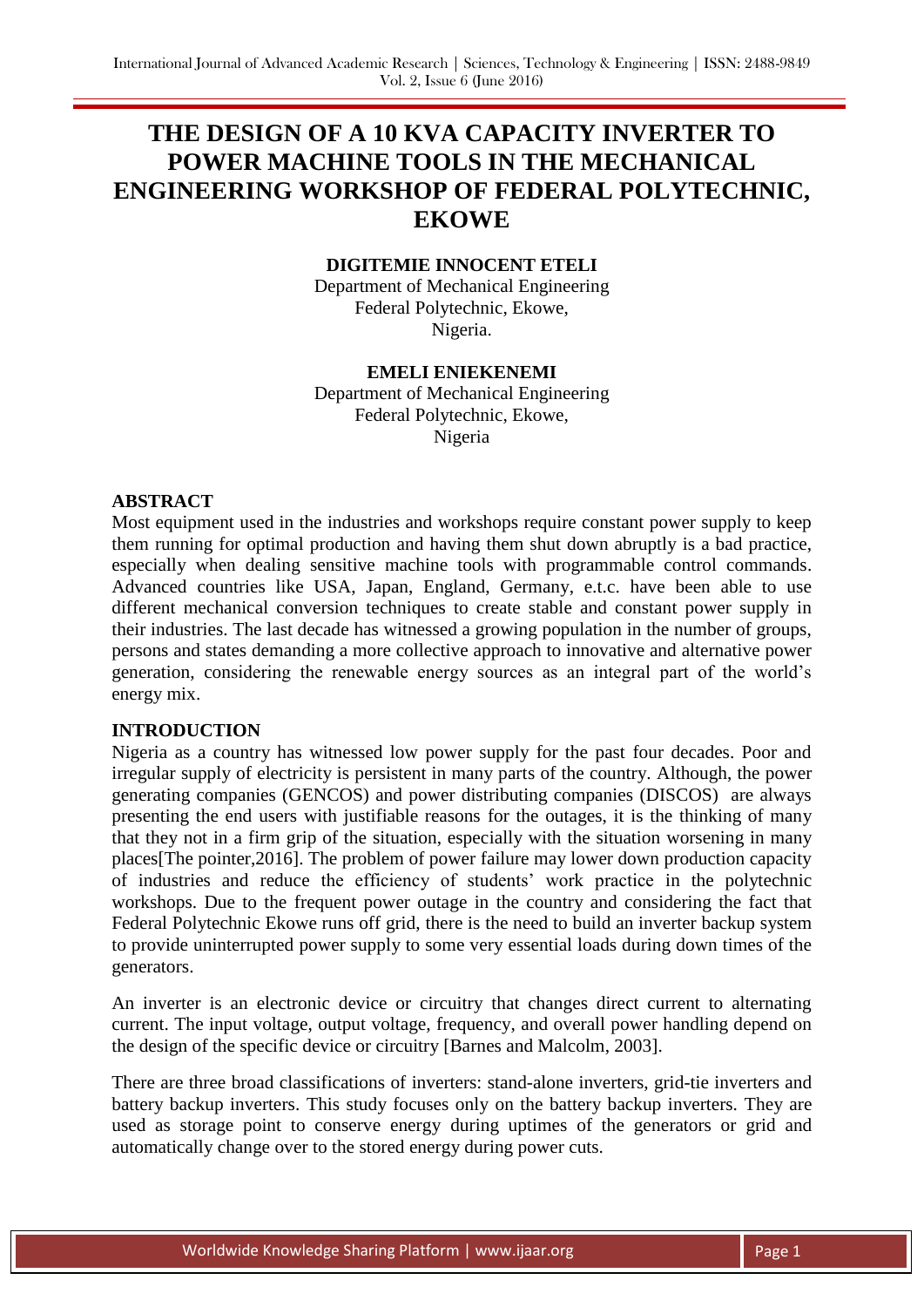In the mechanical engineering workshops, most machine tools are been powered by electricity. Some of such machine tools are: milling machine, grinding machine, drilling machine, lathe, shaping machine, broaching machine and e.t.c. These are precision equipment used by students to learn and enhance their practical manufacturing and fabrication skills.

During training or rehearsal session, there may be power failure causing inconclusive lessons and as a result distort learning activities. There is therefore the need to build an inverter backup system that will continuously supply electricity in the workshop when there is power outbreak.

## **PURPOSES OF THE STUDY**

The purpose of the study is to;

- 1. Outline and identify the various essential loads (machine tools) and their corresponding power consumption in the mechanical engineering workshop of the Federal Polytechnic, Ekowe.
- 2. Determine the maximum continuous load [MCL] of the workshop.
- 3. Ascertain the minimum capacity of the inverter capable of handling the minimum continuous load of the workshop.

## **SIGNIFICANCE OF THE STUDY**

This study will be of benefit to both students and school management.

For students, the knowledge from the findings of the study will enable them determine the minimum continuous load which is a very fundamental feature in deciding the capacity of the inverter. Students will also have an easy introduction into solar electric power system as the inverter backup system is about 50% of a complete solar electric power system.

For school management, the knowledge from the finding of the study will enable them see the need to install inverter backup to enable students carry out practical work when there is power failure.

## **RESEARCH QUESTIONS**

The following research question guided the study;

- 1. What are the most essential machine tools available in mechanical engineering workshop?
- 2. What is the minimum continuous load [MCL] of the essential machine tools?
- 3. What is the size of the inverter required to power the minimum continuous load of the machine tools?

# **SCOPE OF THE STUDY**

The study is limited the designing of 10kva inverter battery system to power vertical milling machine [KY20V],vertical milling machine [KY20LV],SIEG 7X14MINI LATHE and other electrical loads.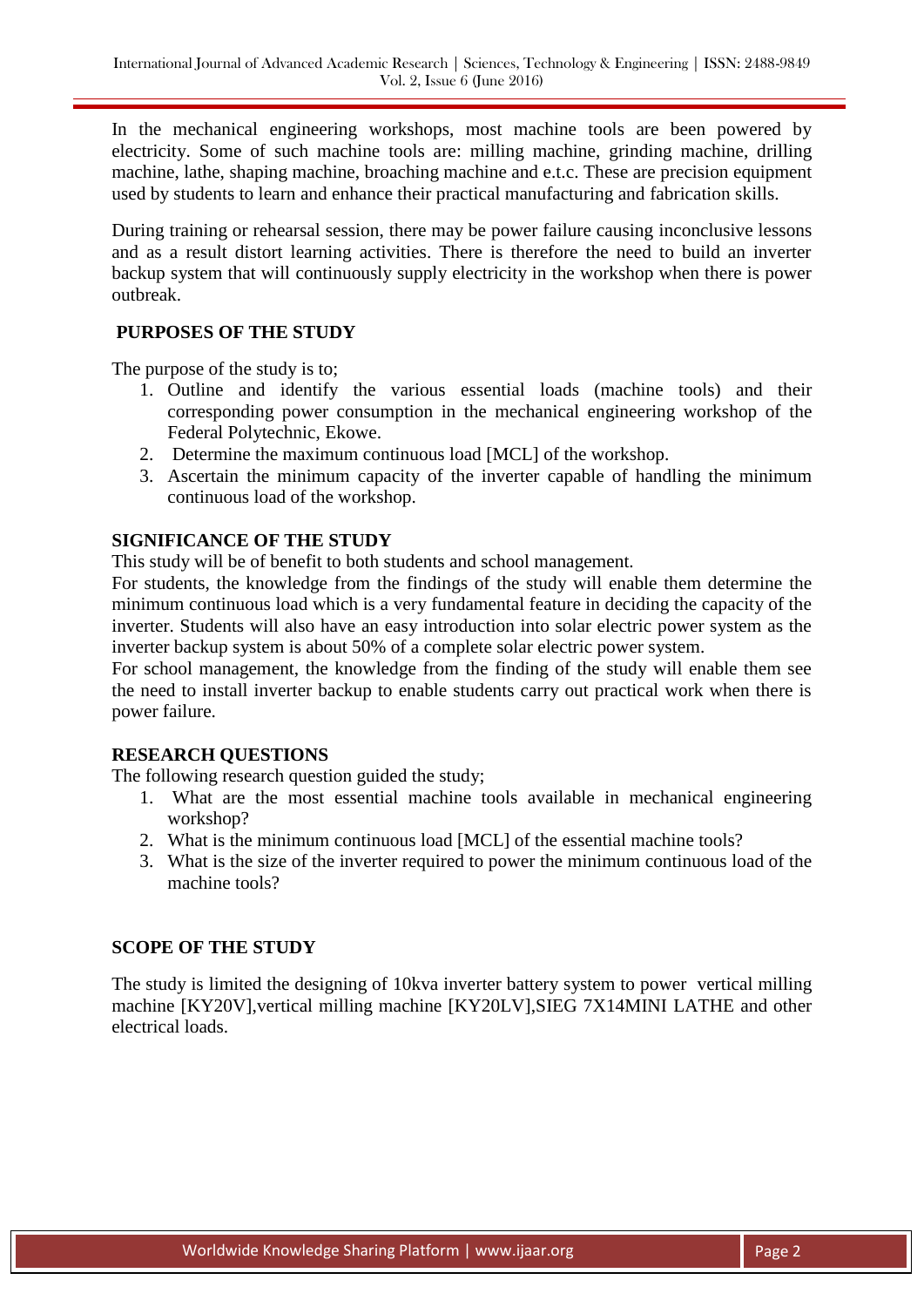## **METHODS**

## **DESIGN OF THE STUDY**

The researcher adopted fabrication and construction technique to assemble a 10KVA capacity inverter. First, the individual power requirement of each machine tool is determined by checking their individual power ratings.

Table1 shows the various electric load distributions of the essential machine tools in the workshop.

## *Table1*

*Electric Load Distribution of Machine Tools*

| S/NO           | <b>LOAD</b>                                          | <b>QUANTIT</b><br>Y | <b>POWER</b><br><b>RATING</b><br>(WATT) | <b>TOTAL</b><br><b>POWER</b><br><b>RATING</b><br>(WATT) |
|----------------|------------------------------------------------------|---------------------|-----------------------------------------|---------------------------------------------------------|
|                | <b>VERTICAL MILLING MCHINE</b><br>KY <sub>20</sub> V | $\overline{2}$      | 600                                     | 1,200                                                   |
| $\overline{2}$ | <b>VERTICAL MILLING MCHINE</b><br>KY20LV             | 3                   | 600                                     | 1,800                                                   |
| 3              | SIEG C3 7x14 MINI LATHE                              | 4                   | 350                                     | 1,400                                                   |
| 4              | <b>GHOST LOADS</b>                                   | 600                 |                                         |                                                         |
|                | <b>MINIMUM CONTINOUS LOAD</b><br>(WATTS)             | 5,000               |                                         |                                                         |

## **INVERTER SIZING**

In the design of an inverter backup electric system to power inductive loads, **Surge Factor** (**SF**), Crest Factor (CF) and Power Factor among other variables must be put into consideration. For the purpose of this research, the Minimum Continuous Load (**MCL**) of 5.0KW is doubled to account for all the variables including inverter efficiency.

The Minimum Continuous Load (MCL) expressed in kilowatts  $= 5,000/1000 = 5.0$ KW

The Minimum Required Capacity ( $MRC$ ) = MCL  $* 2 = 5.0 * 2 = 10.0$ KW.

To determine the size of the inverter, the **Minimum Continuous Load** and the **Minimum Required Capacity** are critical since they represent the minimum running and start up capacities of the inverter. The inverter capacity must be greater than or equal to the **Minimum Required Capacity**.

This calculated **Minimum Required Capacity** guide the selection process in choosing from the available capacities in the Nigerian market.